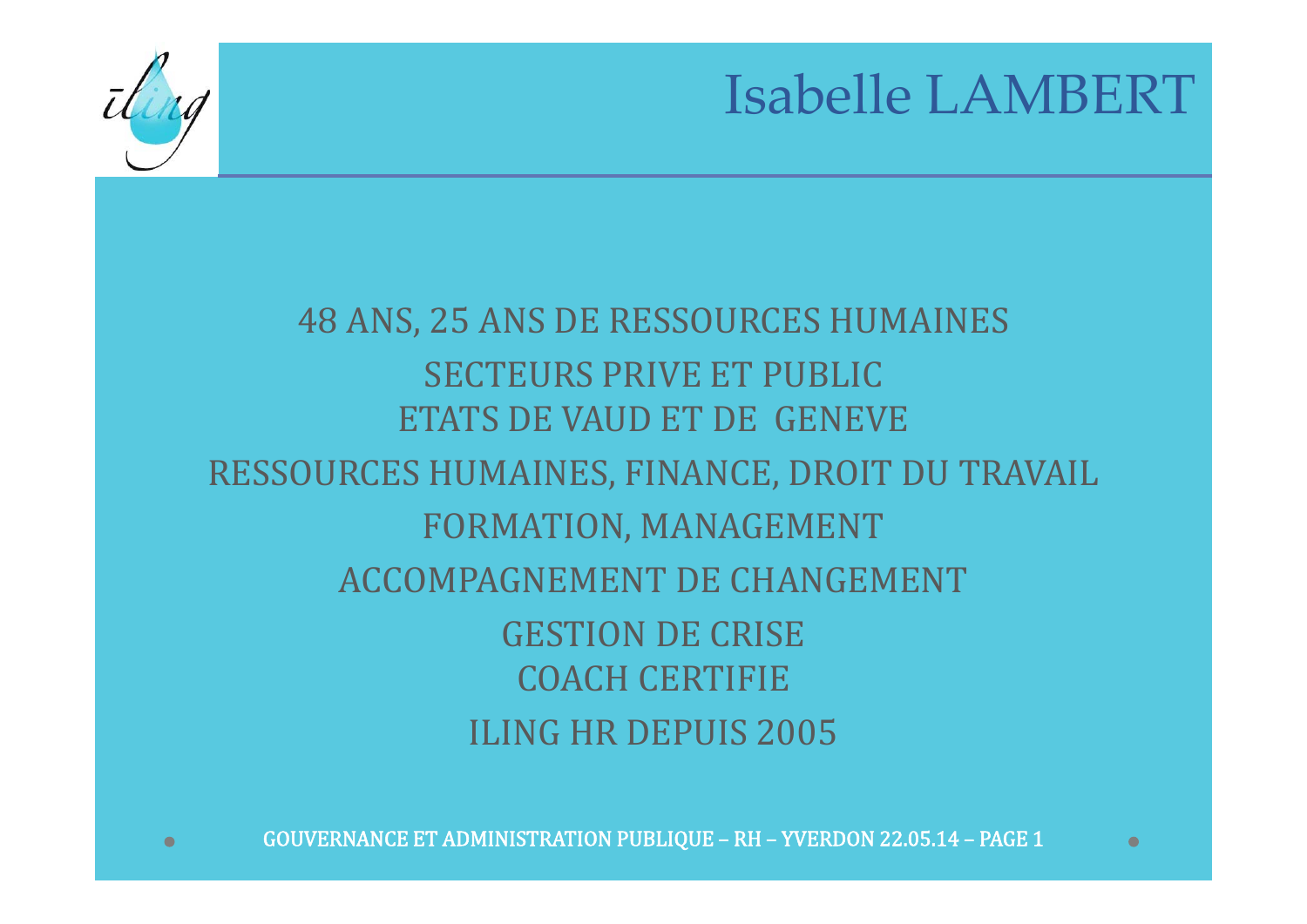

## VOUS AVEZ DIT…

- $\bullet$ UN **BUDGET** RH, CERTES… ET DES **COMPETENCES**
- UNE **EQUIPE** CERTES… ET DES **OBJECTIFS**
- DES **RESSOURCES HUMAINES**… ET QUELQUES HEURTS
- LA GESTION DES **CARRIERES**… ET DES PROMOTIONS
- UNE EXIGENCE DE **QUALITE** AU **SERVICE** DU **PUBLIC**
- COMPLEXIFICATON ET INTENSIFICATION DE LA CHARGE GLOBALE
- UNE DEMANDE DE REPORTING CROISSANTE / ADMINISTRATION
- **VALORISATION** DES COLLABORATEURS MOTIVATION
- **ECRIVEZ UN LIVRE DE TRUCS ET ASTUCES!**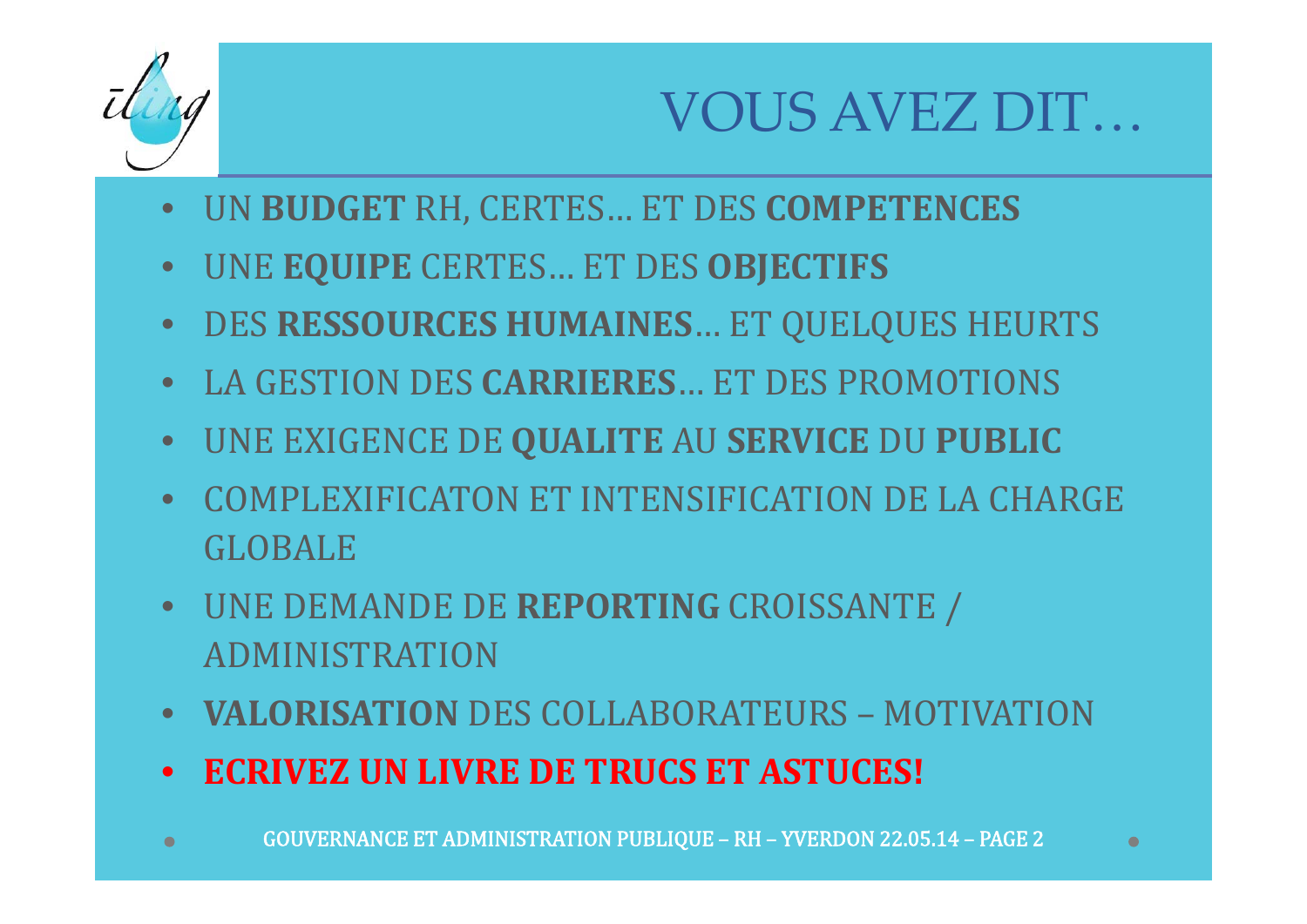

# SOCIETE EN MUTATION

- **RAPPROCHEMENT DES EXIGENCES/ ATTENTES ENTRE SECTEURS PRIVES ET PUBLICS**
	- o FINANCES MANAGEMENT MARKETING CLIENT VS. PRODUIT
	- o VISIBILITE TRANSPARENCE
	- o DECLOISONNEMENT TRANSVERSALITE DIMINUTION DU NOMBRE DE NIVEAUX HIERARCHIQUES
	- o APPROCHES, OUTILS ADMINISTRATIFS COMMUNS, « COMPETITION » INTERNE & COLLABORATION
	- o SANTE / CLIMAT /AUDIT / RESPONSABILITE SOCIALE
	- o STEREOTYPE PERSISTANT DU « FONCTIONNAIRE »
	- $\circ$  CLIENT INTERNE / EXTERNE : QUALITE DES PRESTATIONS DE **SERVICE (PUBLIC)**
	- o PERCEPTION DU TEMPS ET DE LA VITESSE ‐ IMMEDIATETE
	- GOUVERNANCE ET ADMINISTRATION PUBLIQUE RH YVERDON 22.05.14 PAGE 3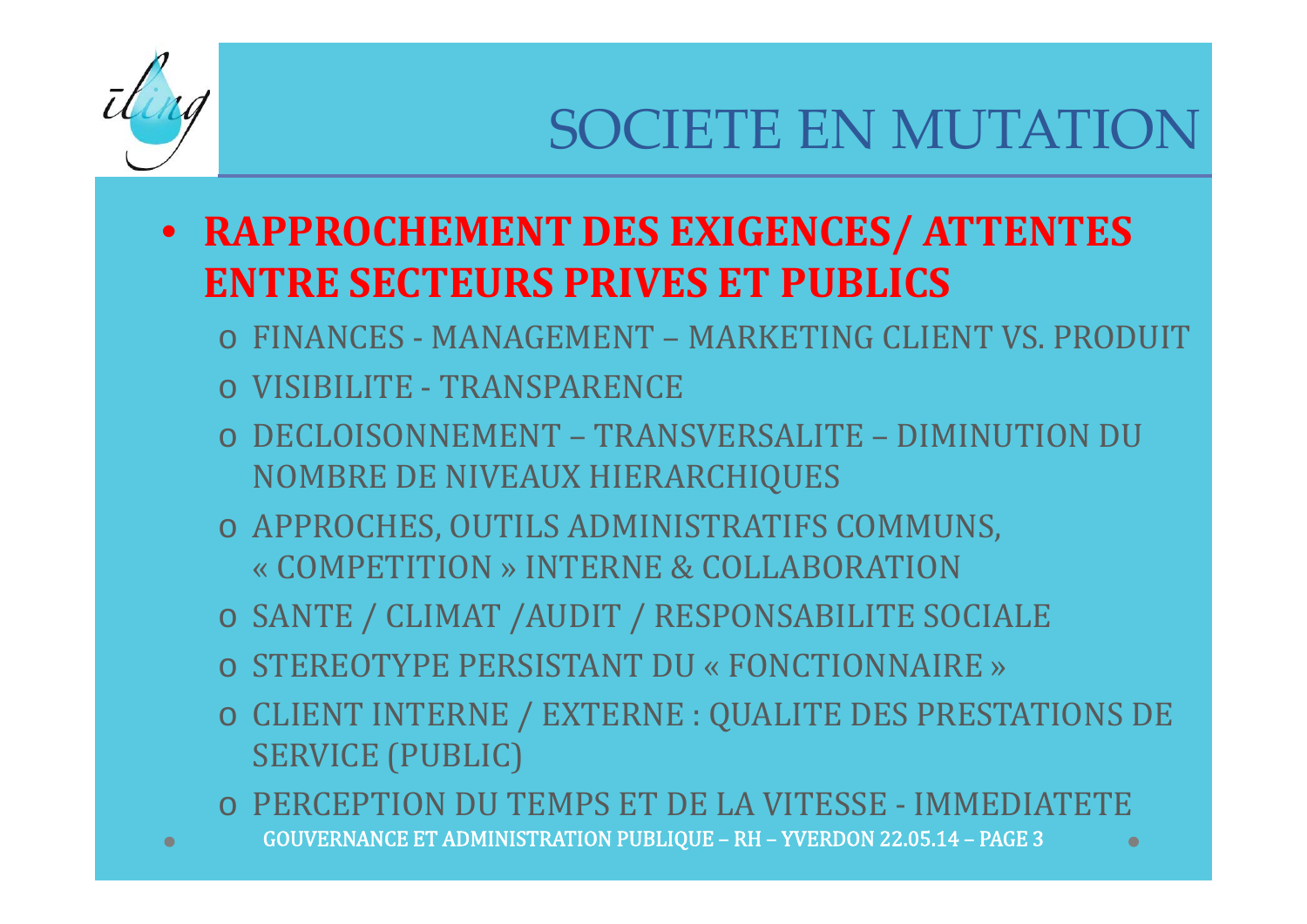

# SOCIETE EN MUTATION

#### • **VALEURS RH PARFOIS « CONTRADICTOIRES »**

- $\,\circ\,$  EQUITE, OBJECTIVITE, EXEMPLARITE, LOYAUTE, INTEGRITE
- $\, \circ \,$  EFFICACITE, PERFORMANCE, VALEUR AJOUTEE
- $\circ$  ENGAGEMENT DE COMPETENCES VS. PERSONNES, GESTION DES TALENTS, « MERITE »
- o TRANSPARENCE ET PROTECTION
- o ATTRAIT POUR LA FONCTION MARKETING DE LA FONCTION PUBLIQUE

#### • **ASPECTS TRANSGENERATIONNELS**

o TSUNAMI DES BABY BOOMERS – DEPARTS A LA RETRAITE o GENERATIONS XYZ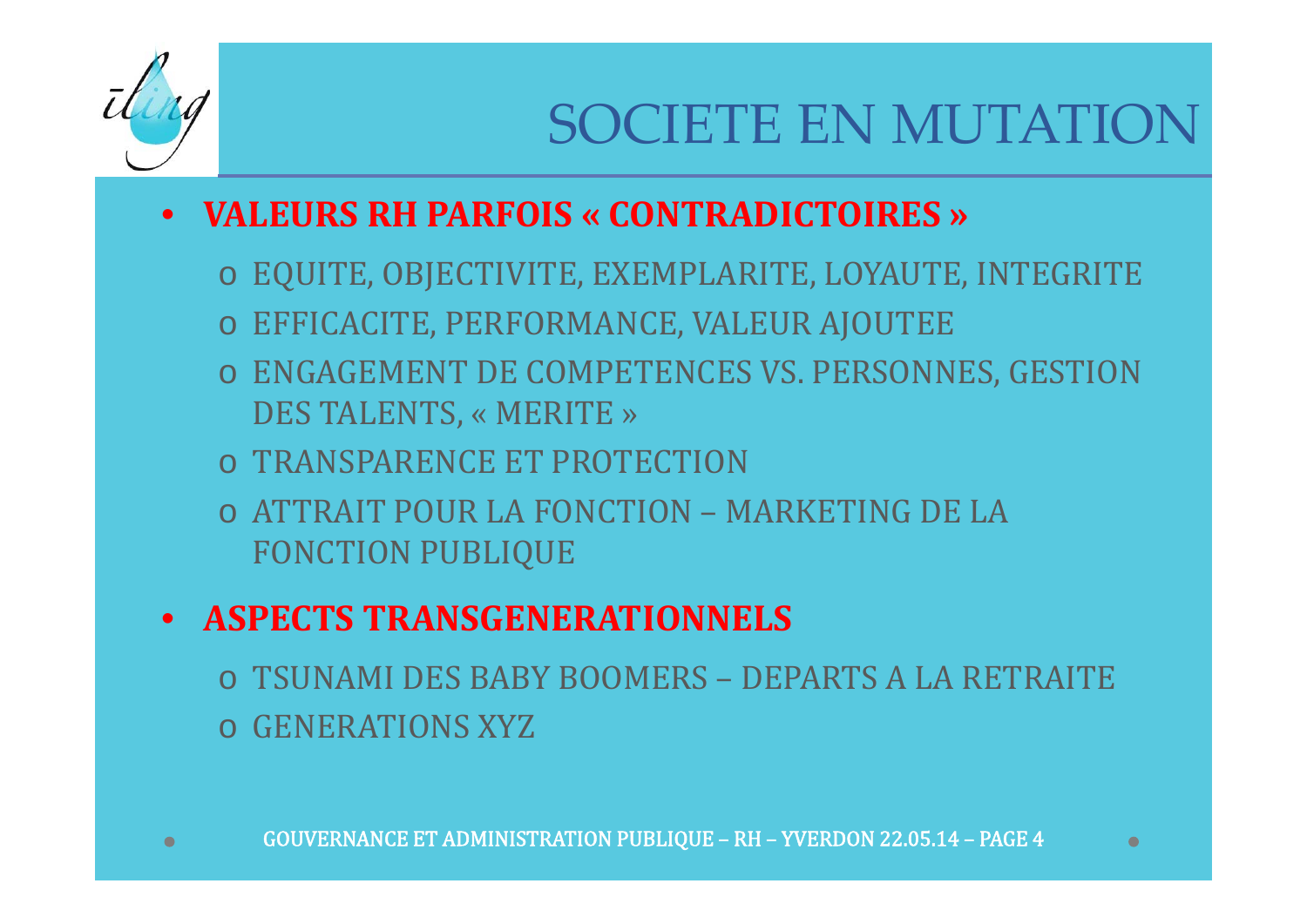

## COLLABORATEURS

- BESOIN DE **SENS**
- PERSPECTIVES **INDIVIDUELLES** & TRAVAILLER **ENSEMBLE**
- ALLOCATION ET GESTION DES RESSOURCES
- $\bullet$ EQUILIBRE VIE PRIVEE ET VIE PROFESSIONNELLE (**WORK LIFE BALANCE** )
- ABSENTEISME PRESENTEISME
- MOTIVATEURS YC FORMATION ET PROMOTION
- **SANTE AU TRAVAIL CLIMAT SOCIAL** 
	- o **TURN OVER STABILISE ‐ BURN OUT INQUIETANT ‐ MALAISE**
	- o **RECRUDESCENCE DES PASSAGES A L'ACTE (VERBAUX ET PHYSIQUES)**
- **EVALUATIONS** INDIVIDUELLES ET SOLIDARITE
- **REMUNERATION** ET CONDITIONS SOCIALES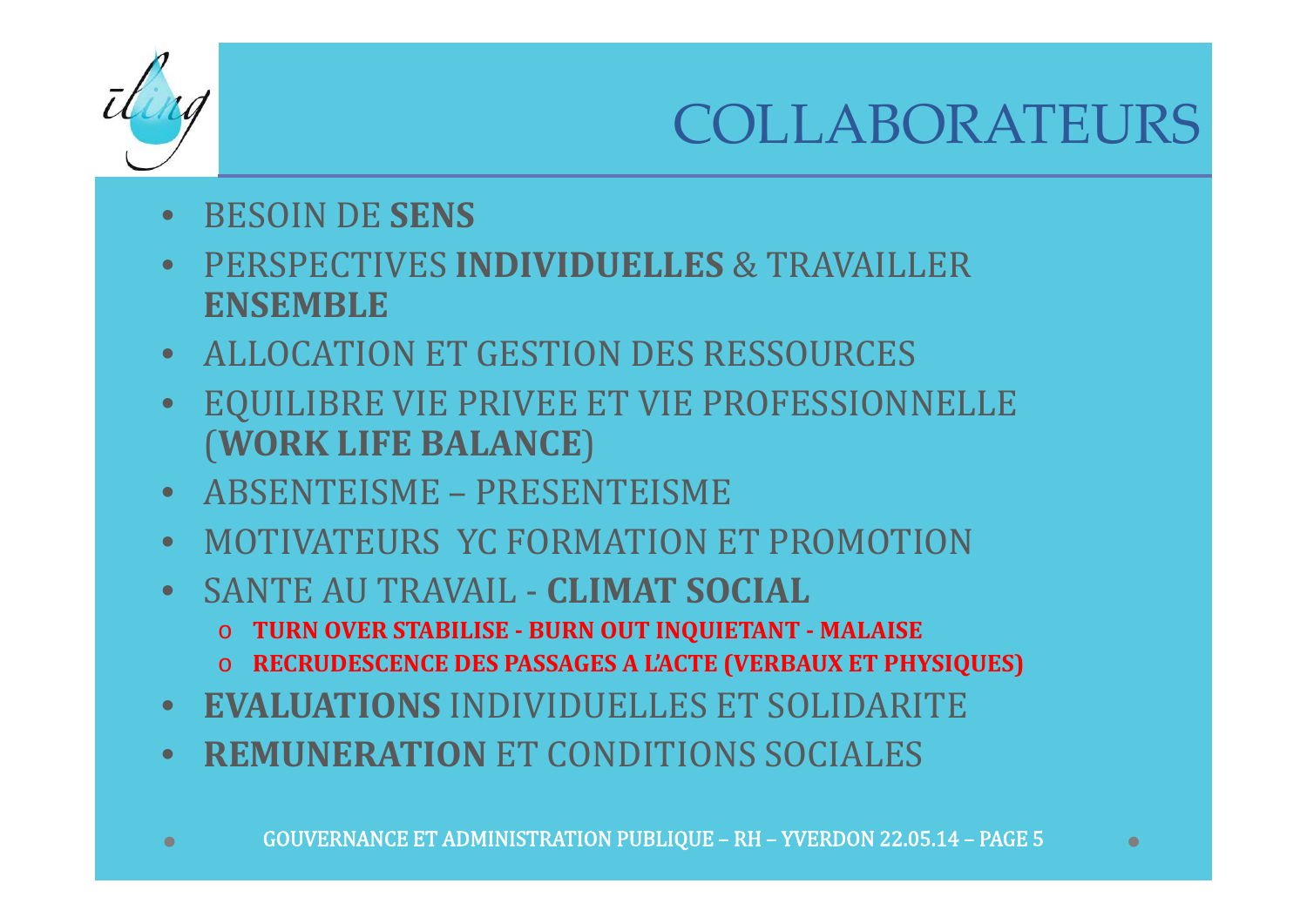

#### MANAGEMENT

- DELEGATION PARTIELLE DES FONTIONS TRADITIONNELLEMENT RH :
	- o ENGAGEMENT, EVALUATION, AJUSTEMENTS, DEPARTS ET MUTATION, PROMOTIONS, REPARTITION DES ENVELOPPES BUDGETAIRES YC BONUS
- DIRECTION / MBO / DELEGATION RESPONSABILITES - AUTONOMIE - INITIATIVES
- NOUVEAUX OUTILS RH PARTIELLEMENT DISPONIBLES:
	- o « FAIRE AVEC » LES ANCENS CAHIERS DES CHARGES
	- o REFERENTIELS DE COMPETENCES, GESTION DES TALENTS
	- o AIDE A LA DECISION, RECRUTEMENT, REMUNERATION
	- o OUTILS D'EVALUATION DES COLLABORATEURS (MBO) ET POTENTIELS
	- o MOTIVATEURS HORS FORMATION ET PRIMES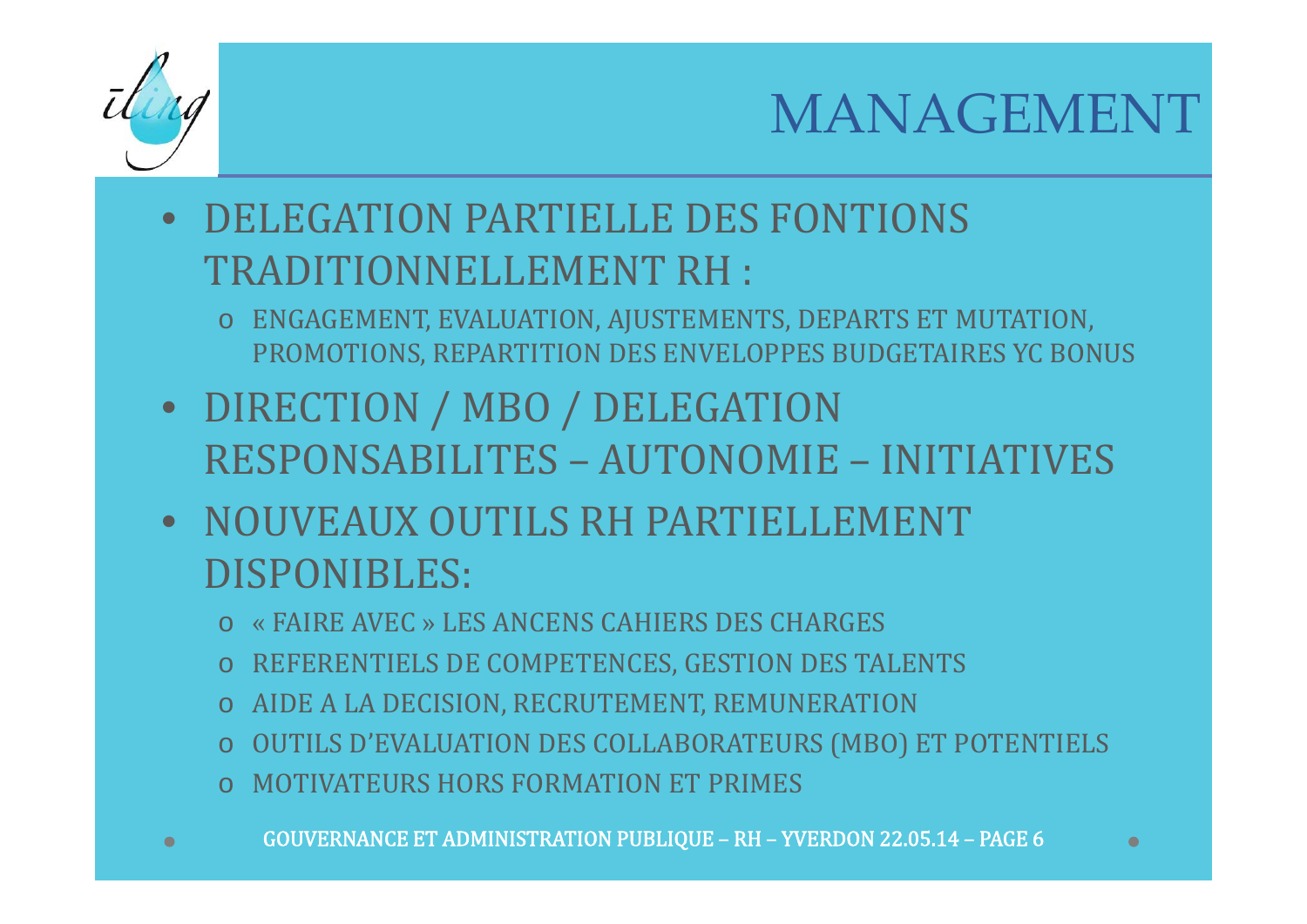

 $\bullet$ 

# QUELS ROLES?

#### • **RESPONSABLE**• ANIMATEUR

- GESTIONNAIRE RH COMMUNICANT
- CHEF D'EQUIPE
- NEGOCIATEUR
- ADMINISTRATEUR• RECHERCHE DE
- ORGANISATEUR
- EVALUATEUR
- FORMATEUR
- MEDIATEUR
- FONDS
- $\bullet$ INNOVATEUR
- $\bullet$ PRO‐ACTIF
- $\bullet$ SPECIALISTE?
- $\bullet$  $\bullet$  INTUITIF  $\odot$

•

…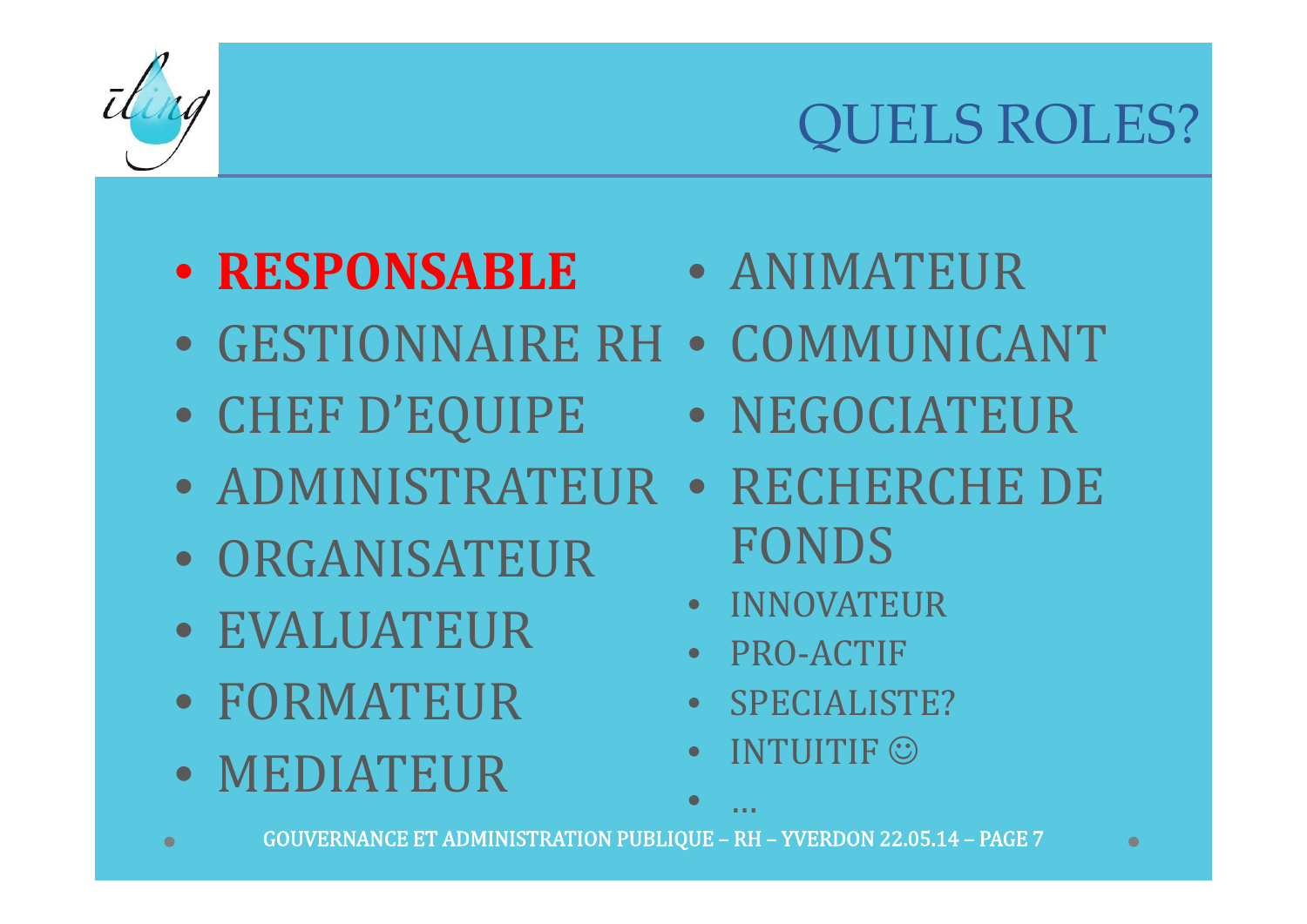

#### LES DEFITS RH

- DEVELOPPEMENT STRATEGIQUE, COHERENT ET ACCEPTE D'UNE FONCTION HR « JEUNE »
- APPROCHES GLOBALES ET INTEGREES DES PROCESSUS (VALEUR AJOUTEE)
- DEVELOPPEMENT D'UNE **CULTUREMANAGERIALE PUBLIQUE**
- **L'AIDEA LA DECISION ≠ LA DECISION**